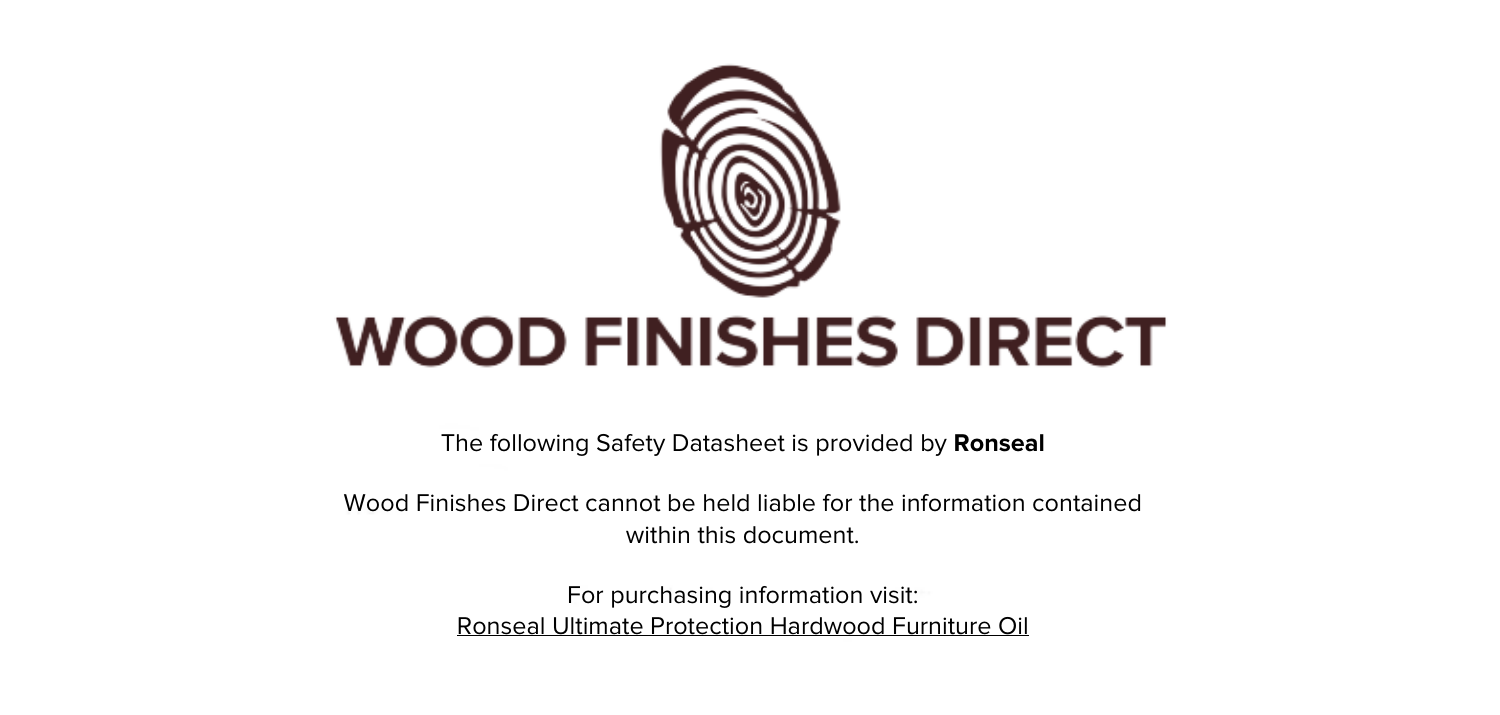# **SAFETY DATA SHEET**

|                                                                                                                                    | SECTION 1: Identification of the substance/mixture and of the company/undertaking                                                                                    |
|------------------------------------------------------------------------------------------------------------------------------------|----------------------------------------------------------------------------------------------------------------------------------------------------------------------|
| 1.1 Product identifier                                                                                                             |                                                                                                                                                                      |
| <b>Product name</b>                                                                                                                | : RONSEAL ULTIMATE PROTECTION HARDWOOD GARDEN FURNITURE OIL                                                                                                          |
| <b>Product code</b>                                                                                                                | : RON023877-02                                                                                                                                                       |
|                                                                                                                                    |                                                                                                                                                                      |
|                                                                                                                                    | 1.2 Relevant identified uses of the substance or mixture and uses advised against                                                                                    |
| <b>Material uses</b>                                                                                                               | : Paint or paint related material.                                                                                                                                   |
| 1.3 Details of the supplier of the safety data<br>sheet                                                                            |                                                                                                                                                                      |
| Sherwin Williams Diversified Brands Limited<br><b>Thorncliffe Park</b><br>Chapeltown<br>Sheffield<br><b>S35 2YP</b>                | Not available.                                                                                                                                                       |
| e-mail address of person<br>responsible for this SDS                                                                               | : sds@ronseal.co.uk                                                                                                                                                  |
| 1.4 Emergency telephone number                                                                                                     |                                                                                                                                                                      |
| <b>National advisory body/Poison Centre</b>                                                                                        |                                                                                                                                                                      |
|                                                                                                                                    |                                                                                                                                                                      |
| <b>Telephone number</b>                                                                                                            | : 111 (general public) and 0344 892 111 (Medical professional (NHS) only)                                                                                            |
| <b>Supplier</b>                                                                                                                    |                                                                                                                                                                      |
| <b>Telephone number</b>                                                                                                            | $: +44(0)1142467171(08:30 - 17:00)$                                                                                                                                  |
|                                                                                                                                    |                                                                                                                                                                      |
|                                                                                                                                    |                                                                                                                                                                      |
| <b>Product definition</b>                                                                                                          | : Mixture                                                                                                                                                            |
|                                                                                                                                    | Classification according to Regulation (EC) No. 1272/2008 [CLP/GHS]<br>The product is not classified as hazardous according to Regulation (EC) 1272/2008 as amended. |
|                                                                                                                                    | See Section 16 for the full text of the H statements declared above.                                                                                                 |
|                                                                                                                                    | See Section 11 for more detailed information on health effects and symptoms.                                                                                         |
|                                                                                                                                    |                                                                                                                                                                      |
| <b>Signal word</b>                                                                                                                 | : No signal word.                                                                                                                                                    |
| <b>Hazard statements</b>                                                                                                           | : No known significant effects or critical hazards.                                                                                                                  |
| <b>Precautionary statements</b>                                                                                                    |                                                                                                                                                                      |
| <b>General</b>                                                                                                                     | : Read label before use. Keep out of reach of children. If medical advice is needed,<br>have product container or label at hand.                                     |
| <b>Prevention</b>                                                                                                                  | : Not applicable.                                                                                                                                                    |
| <b>Response</b>                                                                                                                    | : Not applicable.                                                                                                                                                    |
| <b>SECTION 2: Hazards identification</b><br>2.1 Classification of the substance or mixture<br>2.2 Label elements<br><b>Storage</b> | : Not applicable.                                                                                                                                                    |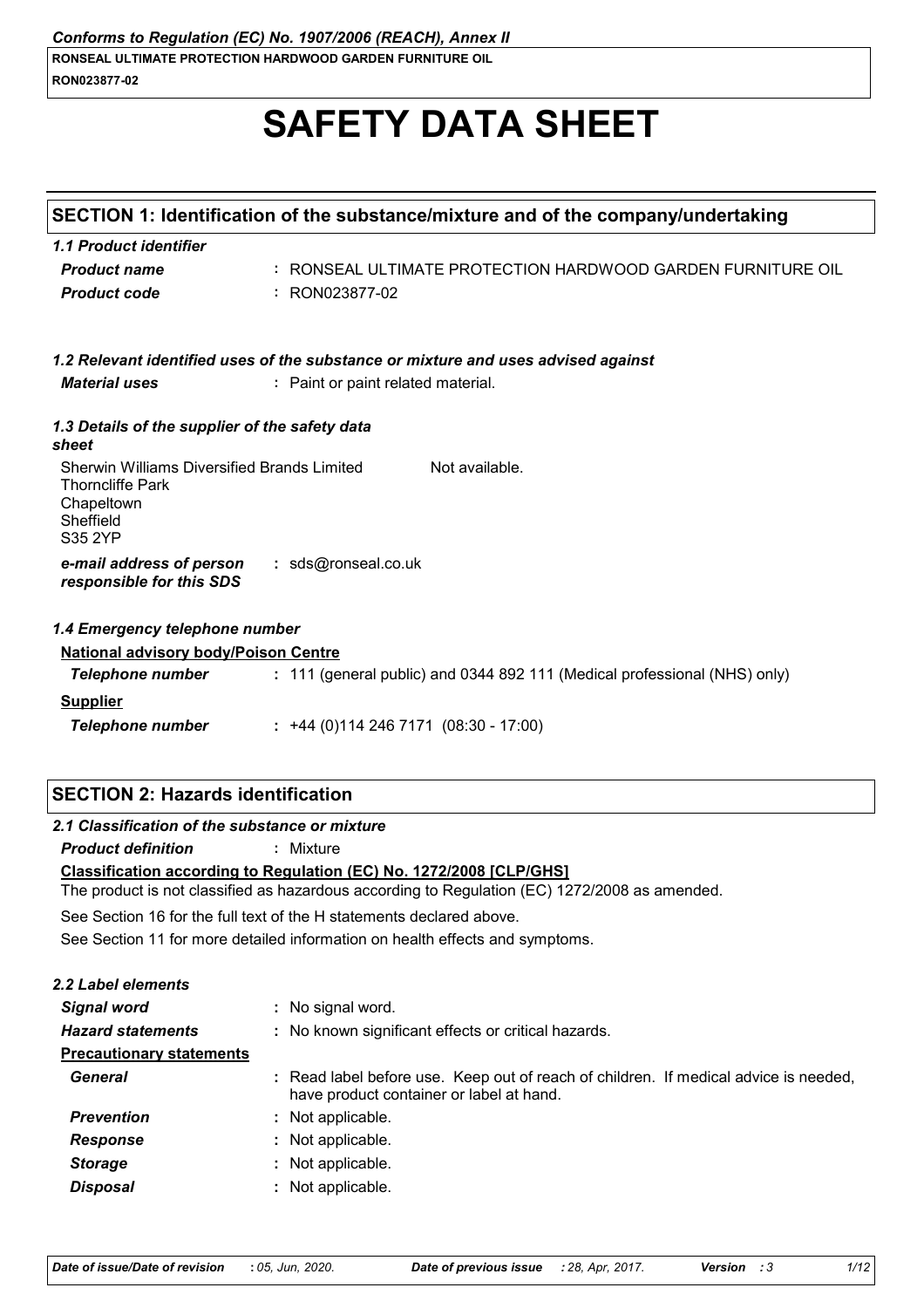## **SECTION 2: Hazards identification**

| <b>Supplemental label</b><br>elements                                                                                                                    | : Contains 1,2-benzisothiazol-3(2H)-one and reaction mass of 5-chloro-2-methyl-2H-<br>isothiazol-3-one and 2-methyl-2H-isothiazol-3-one (3:1). May produce an allergic<br>reaction. |
|----------------------------------------------------------------------------------------------------------------------------------------------------------|-------------------------------------------------------------------------------------------------------------------------------------------------------------------------------------|
| <b>Annex XVII - Restrictions</b><br>on the manufacture.<br>placing on the market and<br>use of certain dangerous<br>substances, mixtures and<br>articles | : Not applicable.                                                                                                                                                                   |
| Special packaging requirements                                                                                                                           |                                                                                                                                                                                     |
| <b>Containers to be fitted</b><br>with child-resistant<br>fastenings                                                                                     | : Not applicable.                                                                                                                                                                   |
| <b>Tactile warning of danger</b>                                                                                                                         | : Not applicable.                                                                                                                                                                   |
| 2.3 Other hazards                                                                                                                                        |                                                                                                                                                                                     |

*Other hazards which do not result in classification* **:** None known.

## **SECTION 3: Composition/information on ingredients**

#### *3.2 Mixture* **:**

| <b>Product/ingredient</b><br>name                                                                                                                         | <b>Identifiers</b>                                                                          | %        | <b>Regulation (EC) No. 1272/2008 [CLP]</b>                                                                                                                                                                                                                                                       | <b>Type</b> |
|-----------------------------------------------------------------------------------------------------------------------------------------------------------|---------------------------------------------------------------------------------------------|----------|--------------------------------------------------------------------------------------------------------------------------------------------------------------------------------------------------------------------------------------------------------------------------------------------------|-------------|
| 1,2-Benzisothiazolone                                                                                                                                     | REACH #:<br>01-2120761540-90<br>$EC: 220-120-9$<br>CAS: 2634-33-5<br>Index: 613-088-00-6    | < 0.05   | Acute Tox. 4, H302<br><b>Skin Irrit. 2, H315</b><br>Eye Dam. 1, H318<br><b>Skin Sens. 1, H317</b><br>Aquatic Acute 1, H400 (M=1)<br>Aquatic Chronic 2, H411                                                                                                                                      | $[1]$       |
| reaction mass of:<br>5-chloro-2-methyl-<br>4-isothiazolin-3-one<br>[EC no. 247-500-7]<br>and 2-methyl-2H-<br>isothiazol-3-one [EC<br>no. 220-239-6] (3:1) | REACH #:<br>02-2119677941-26,<br>01-2120764691-48<br>CAS: 55965-84-9<br>Index: 613-167-00-5 | < 0.0015 | Acute Tox. 3, H301<br>Acute Tox. 2, H310<br>Acute Tox. 2, H330<br>Skin Corr. 1C, H314<br>Eye Dam. 1, H318<br>Skin Sens. 1A, H317<br>Aquatic Acute 1, H400 (M=100)<br>Aquatic Chronic 1, H410 (M=100)<br><b>EUH071</b><br>See Section 16 for the full text of the H<br>statements declared above. | $[1]$       |

There are no additional ingredients present which, within the current knowledge of the supplier and in the concentrations applicable, are classified as hazardous to health or the environment, are PBTs or vPvBs or have been assigned a workplace exposure limit and hence require reporting in this section.

**Type** 

[1] Substance classified with a health or environmental hazard

[2] Substance with a workplace exposure limit

[3] Substance meets the criteria for PBT according to Regulation (EC) No. 1907/2006, Annex XIII

[4] Substance meets the criteria for vPvB according to Regulation (EC) No. 1907/2006, Annex XIII

[5] Substance of equivalent concern

[6] Additional disclosure due to company policy

Occupational exposure limits, if available, are listed in Section 8.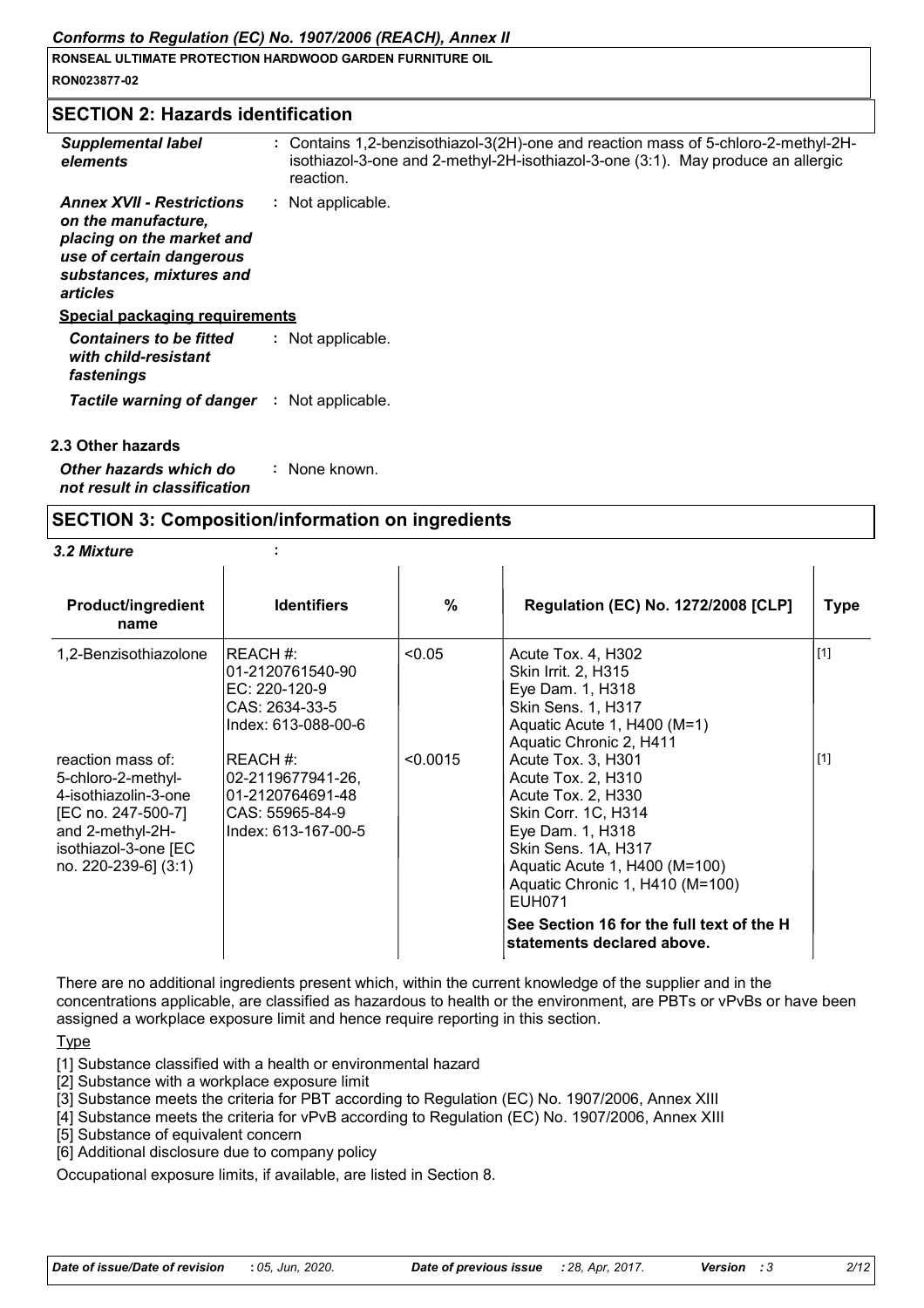## **SECTION 4: First aid measures**

#### *4.1 Description of first aid measures*

| General                           | : In all cases of doubt, or when symptoms persist, seek medical attention. Never give<br>anything by mouth to an unconscious person. If unconscious, place in recovery<br>position and seek medical advice. |
|-----------------------------------|-------------------------------------------------------------------------------------------------------------------------------------------------------------------------------------------------------------|
| Eye contact                       | : Remove contact lenses, irrigate copiously with clean, fresh water, holding the<br>eyelids apart for at least 10 minutes and seek immediate medical advice.                                                |
| <b>Inhalation</b>                 | : Remove to fresh air. Keep person warm and at rest. If not breathing, if breathing is<br>irregular or if respiratory arrest occurs, provide artificial respiration or oxygen by<br>trained personnel.      |
| <b>Skin contact</b>               | : Remove contaminated clothing and shoes. Wash skin thoroughly with soap and<br>water or use recognised skin cleanser. Do NOT use solvents or thinners.                                                     |
| Ingestion                         | : If swallowed, seek medical advice immediately and show the container or label.<br>Keep person warm and at rest. Do NOT induce vomiting.                                                                   |
| <b>Protection of first-aiders</b> | : No action shall be taken involving any personal risk or without suitable training.                                                                                                                        |

#### *4.2 Most important symptoms and effects, both acute and delayed*

There are no data available on the mixture itself. The mixture has been assessed following the conventional method of the CLP Regulation (EC) No 1272/2008 and is classified for toxicological properties accordingly. See Sections 2 and 3 for details.

Exposure to component solvent vapour concentrations in excess of the stated occupational exposure limit may result in adverse health effects such as mucous membrane and respiratory system irritation and adverse effects on the kidneys, liver and central nervous system. Symptoms and signs include headache, dizziness, fatigue, muscular weakness, drowsiness and, in extreme cases, loss of consciousness.

Solvents may cause some of the above effects by absorption through the skin. Repeated or prolonged contact with the mixture may cause removal of natural fat from the skin, resulting in non-allergic contact dermatitis and absorption through the skin.

If splashed in the eyes, the liquid may cause irritation and reversible damage.

This takes into account, where known, delayed and immediate effects and also chronic effects of components from short-term and long-term exposure by oral, inhalation and dermal routes of exposure and eye contact.

Contains 1,2-benzisothiazol-3(2H)-one, reaction mass of 5-chloro-2-methyl-2H-isothiazol-3-one and 2-methyl-2Hisothiazol-3-one (3:1). May produce an allergic reaction.

## *4.3 Indication of any immediate medical attention and special treatment needed*

| <b>Notes to physician</b>  | : Treat symptomatically. Contact poison treatment specialist immediately if large |
|----------------------------|-----------------------------------------------------------------------------------|
|                            | quantities have been ingested or inhaled.                                         |
| <b>Specific treatments</b> | No specific treatment.                                                            |

See toxicological information (Section 11)

| <b>SECTION 5: Firefighting measures</b> |                                                                 |  |
|-----------------------------------------|-----------------------------------------------------------------|--|
| 5.1 Extinguishing media                 |                                                                 |  |
| Suitable extinguishing<br>media         | : Recommended: alcohol-resistant foam, carbon dioxide, powders. |  |
| Unsuitable extinguishing<br>media       | : Do not use water jet.                                         |  |

| 5.2 Special hazards arising from the substance or mixture |                                                                                                                              |
|-----------------------------------------------------------|------------------------------------------------------------------------------------------------------------------------------|
| <b>Hazards from the</b><br>substance or mixture           | : Fire will produce dense black smoke. Exposure to decomposition products may<br>cause a health hazard.                      |
| <b>Hazardous combustion</b><br>products                   | : Decomposition products may include the following materials: carbon monoxide,<br>carbon dioxide, smoke, oxides of nitrogen. |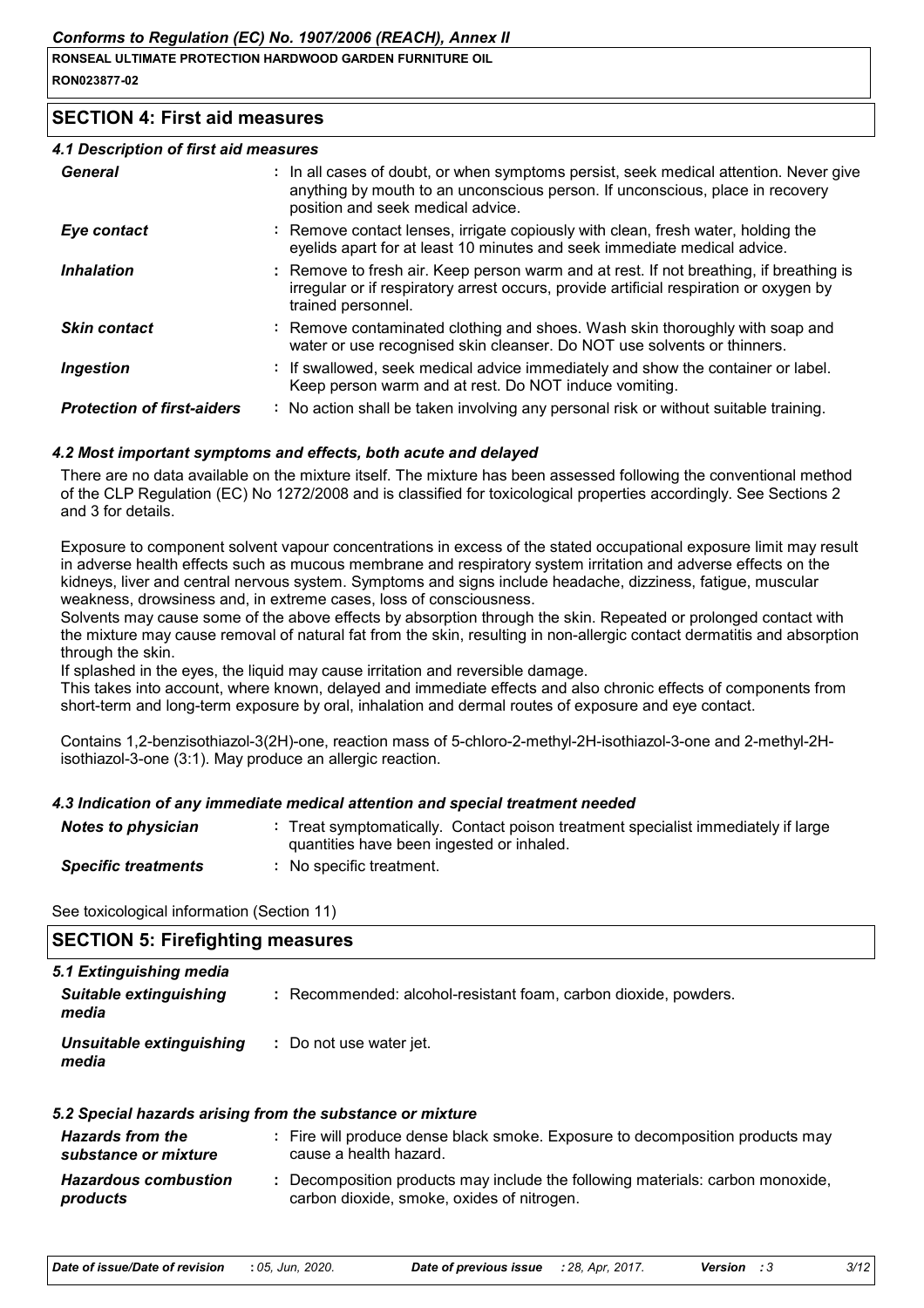| RONSEAL ULTIMATE PROTECTION HARDWOOD GARDEN FURNITURE OIL |  |
|-----------------------------------------------------------|--|
| RON023877-02                                              |  |

# **SECTION 5: Firefighting measures**

| 5.3 Advice for firefighters       |                                                                                         |
|-----------------------------------|-----------------------------------------------------------------------------------------|
| <b>Special protective actions</b> | : Cool closed containers exposed to fire with water. Do not release runoff from fire to |
| for fire-fighters                 | drains or watercourses.                                                                 |
| <b>Special protective</b>         | : Fire-fighters should wear positive pressure self-contained breathing apparatus        |
| equipment for fire-fighters       | (SCBA) and full turnout gear.                                                           |

## **SECTION 6: Accidental release measures**

Due to the organic solvents content of the mixture:

|                                                                | 6.1 Personal precautions, protective equipment and emergency procedures                                                                                                                                                                                                            |
|----------------------------------------------------------------|------------------------------------------------------------------------------------------------------------------------------------------------------------------------------------------------------------------------------------------------------------------------------------|
| For non-emergency<br>personnel                                 | : Exclude sources of ignition and ventilate the area. Avoid breathing vapour or mist.<br>Refer to protective measures listed in sections 7 and 8.                                                                                                                                  |
|                                                                | Keep unnecessary and unprotected personnel from entering.                                                                                                                                                                                                                          |
|                                                                | <b>For emergency responders</b> : If specialised clothing is required to deal with the spillage, take note of any<br>information in Section 8 on suitable and unsuitable materials. See also the<br>information in "For non-emergency personnel".                                  |
| 6.2 Environmental<br>precautions                               | : Do not allow to enter drains or watercourses. If the product contaminates lakes,<br>rivers, or sewers, inform the appropriate authorities in accordance with local<br>regulations.                                                                                               |
| 6.3 Methods and material<br>for containment and<br>cleaning up | : Contain and collect spillage with non-combustible, absorbent material e.g. sand,<br>earth, vermiculite or diatomaceous earth and place in container for disposal<br>according to local regulations (see Section 13). Preferably clean with a detergent.<br>Avoid using solvents. |
| 6.4 Reference to other<br><b>sections</b>                      | : See Section 1 for emergency contact information.<br>See Section 8 for information on appropriate personal protective equipment.<br>See Section 13 for additional waste treatment information.                                                                                    |

# **SECTION 7: Handling and storage**

The information in this section contains generic advice and guidance. The list of Identified Uses in Section 1 should be consulted for any available use-specific information provided in the Exposure Scenario(s).

| handling |                                                                                                                                                                                                                                                                                                                                                                                                                                                                                                                                                                                                                                                                                                                                                |
|----------|------------------------------------------------------------------------------------------------------------------------------------------------------------------------------------------------------------------------------------------------------------------------------------------------------------------------------------------------------------------------------------------------------------------------------------------------------------------------------------------------------------------------------------------------------------------------------------------------------------------------------------------------------------------------------------------------------------------------------------------------|
|          | Prevent the creation of flammable or explosive concentrations of vapours in air and<br>avoid vapour concentrations higher than the occupational exposure limits.<br>In addition, the product should only be used in areas from which all naked lights and<br>other sources of ignition have been excluded. Electrical equipment should be<br>protected to the appropriate standard.<br>Keep away from heat, sparks and flame. No sparking tools should be used.<br>Avoid contact with skin and eyes. Avoid the inhalation of dust, particulates, spray or<br>mist arising from the application of this mixture. Avoid inhalation of dust from<br>sanding.<br>Eating, drinking and smoking should be prohibited in areas where this material is |
|          | handled, stored and processed.<br>Put on appropriate personal protective equipment (see Section 8).<br>Never use pressure to empty. Container is not a pressure vessel.                                                                                                                                                                                                                                                                                                                                                                                                                                                                                                                                                                        |
|          | Always keep in containers made from the same material as the original one.<br>Comply with the health and safety at work laws.<br>Information on fire and explosion protection<br>Vapours are heavier than air and may spread along floors. Vapours may form<br>explosive mixtures with air.                                                                                                                                                                                                                                                                                                                                                                                                                                                    |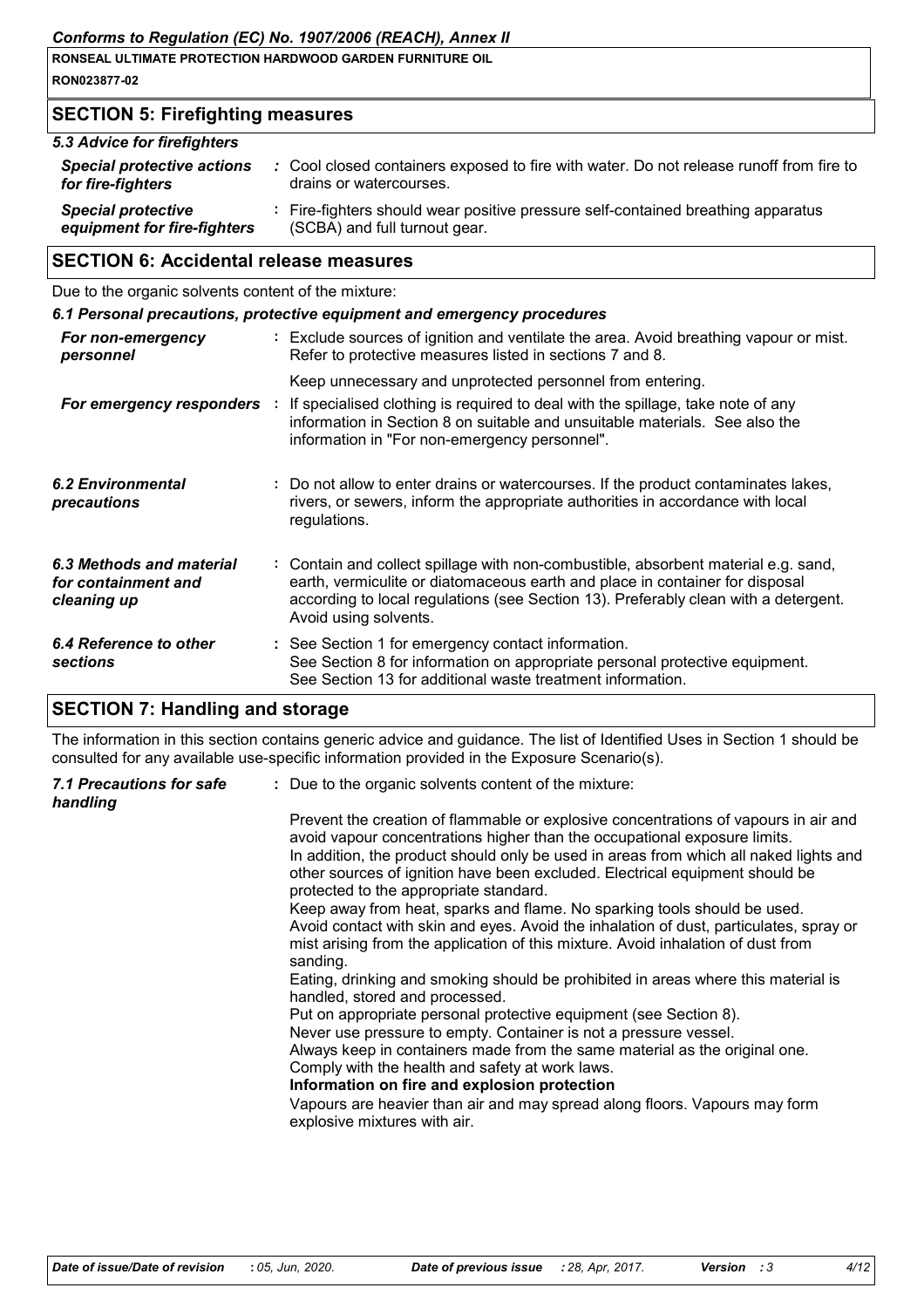| <b>I RONSEAL ULTIMATE PROTECTION HARDWOOD GARDEN FURNITURE OIL</b> |  |
|--------------------------------------------------------------------|--|
| RON023877-02                                                       |  |
| <b>SECTION 7: Handling and storage</b>                             |  |

| 7.2 Conditions for safe<br>storage, including any<br>incompatibilities | : Store in accordance with local regulations.<br>Notes on joint storage<br>Keep away from: oxidising agents, strong alkalis, strong acids.<br>Additional information on storage conditions<br>Observe label precautions. Store in a dry, cool and well-ventilated area. Keep away<br>from heat and direct sunlight.<br>Keep container tightly closed.<br>Keep away from sources of ignition. No smoking. Prevent unauthorised access.<br>Containers that have been opened must be carefully resealed and kept upright to<br>prevent leakage. |  |
|------------------------------------------------------------------------|----------------------------------------------------------------------------------------------------------------------------------------------------------------------------------------------------------------------------------------------------------------------------------------------------------------------------------------------------------------------------------------------------------------------------------------------------------------------------------------------------------------------------------------------|--|
|                                                                        | Contaminated absorbent material may pose the same hazard as the spilt product.<br>Store above $5^{\circ}C$ (42 $^{\circ}F$ ) Protect from frost.                                                                                                                                                                                                                                                                                                                                                                                             |  |
| 7.3 Specific end use(s)                                                |                                                                                                                                                                                                                                                                                                                                                                                                                                                                                                                                              |  |
| <b>Recommendations</b>                                                 | : Not available.                                                                                                                                                                                                                                                                                                                                                                                                                                                                                                                             |  |
| Industrial sector specific<br>solutions                                | : Not available.                                                                                                                                                                                                                                                                                                                                                                                                                                                                                                                             |  |

Good housekeeping standards, regular safe removal of waste materials and regular maintenance of spray booth filters will minimise the risks of spontaneous combustion and other fire hazards.

*Before use of this material please refer to the Exposure Scenario(s) if attached for the specific end use, control measures and additional PPE considerations.*

## **SECTION 8: Exposure controls/personal protection**

The information in this section contains generic advice and guidance. The list of Identified Uses in Section 1 should be consulted for any available use-specific information provided in the Exposure Scenario(s).

## *8.1 Control parameters*

#### **Occupational exposure limits**

No exposure limit value known.

| <b>Recommended monitoring</b><br>procedures | : If this product contains ingredients with exposure limits, personal, workplace<br>atmosphere or biological monitoring may be required to determine the effectiveness<br>of the ventilation or other control measures and/or the necessity to use respiratory<br>protective equipment. Reference should be made to monitoring standards, such as<br>the following: European Standard EN 689 (Workplace atmospheres - Guidance for<br>the assessment of exposure by inhalation to chemical agents for comparison with<br>limit values and measurement strategy) European Standard EN 14042 (Workplace<br>atmospheres - Guide for the application and use of procedures for the assessment<br>of exposure to chemical and biological agents) European Standard EN 482<br>(Workplace atmospheres - General requirements for the performance of procedures<br>for the measurement of chemical agents) Reference to national guidance<br>documents for methods for the determination of hazardous substances will also be<br>required. |
|---------------------------------------------|------------------------------------------------------------------------------------------------------------------------------------------------------------------------------------------------------------------------------------------------------------------------------------------------------------------------------------------------------------------------------------------------------------------------------------------------------------------------------------------------------------------------------------------------------------------------------------------------------------------------------------------------------------------------------------------------------------------------------------------------------------------------------------------------------------------------------------------------------------------------------------------------------------------------------------------------------------------------------------------------------------------------------------|
| <b>DNELs/DMELs</b>                          |                                                                                                                                                                                                                                                                                                                                                                                                                                                                                                                                                                                                                                                                                                                                                                                                                                                                                                                                                                                                                                    |
| No DNELs/DMELs available.                   |                                                                                                                                                                                                                                                                                                                                                                                                                                                                                                                                                                                                                                                                                                                                                                                                                                                                                                                                                                                                                                    |
| <b>PNECs</b><br>No PNECs available          |                                                                                                                                                                                                                                                                                                                                                                                                                                                                                                                                                                                                                                                                                                                                                                                                                                                                                                                                                                                                                                    |
| 8.2 Exposure controls                       |                                                                                                                                                                                                                                                                                                                                                                                                                                                                                                                                                                                                                                                                                                                                                                                                                                                                                                                                                                                                                                    |
| <b>Appropriate engineering</b><br>controls  | : Provide adequate ventilation. Where reasonably practicable, this should be<br>achieved by the use of local exhaust ventilation and good general extraction. If<br>these are not sufficient to maintain concentrations of particulates and solvent<br>vapours below the OEL, suitable respiratory protection must be worn.                                                                                                                                                                                                                                                                                                                                                                                                                                                                                                                                                                                                                                                                                                        |
|                                             | : Users are advised to consider national Occupational Exposure Limits or other<br>equivalent values.                                                                                                                                                                                                                                                                                                                                                                                                                                                                                                                                                                                                                                                                                                                                                                                                                                                                                                                               |
| <b>Individual protection measures</b>       |                                                                                                                                                                                                                                                                                                                                                                                                                                                                                                                                                                                                                                                                                                                                                                                                                                                                                                                                                                                                                                    |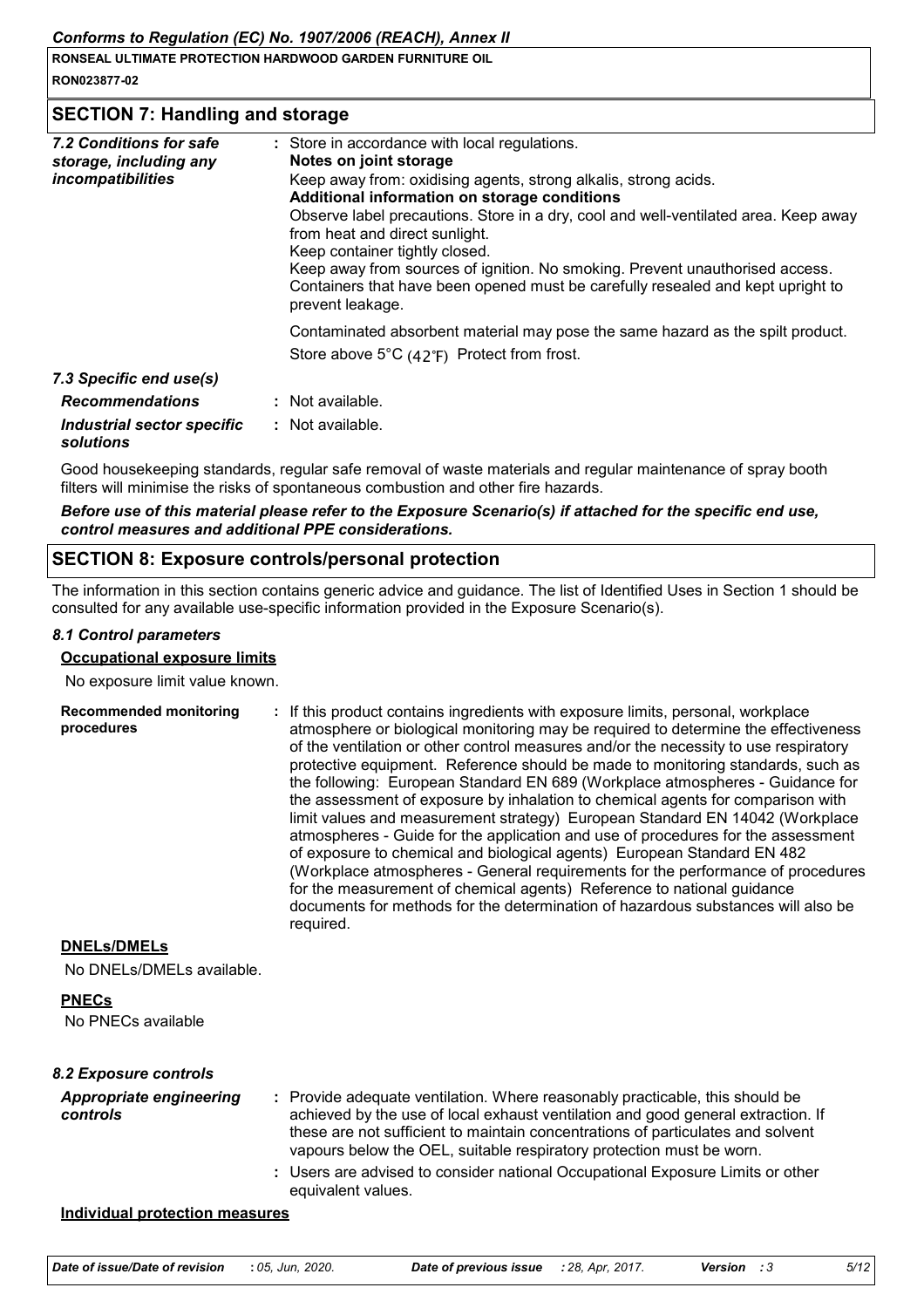## **SECTION 8: Exposure controls/personal protection**

| <b>Hygiene measures</b>                              | : Wash hands, forearms and face thoroughly after handling chemical products, before<br>eating, smoking and using the lavatory and at the end of the working period.<br>Appropriate techniques should be used to remove potentially contaminated clothing.<br>Wash contaminated clothing before reusing. Ensure that eyewash stations and<br>safety showers are close to the workstation location. |
|------------------------------------------------------|---------------------------------------------------------------------------------------------------------------------------------------------------------------------------------------------------------------------------------------------------------------------------------------------------------------------------------------------------------------------------------------------------|
| <b>Eye/face protection</b><br><b>Skin protection</b> | : Use safety eyewear designed to protect against splash of liquids.                                                                                                                                                                                                                                                                                                                               |
| <b>Hand protection</b>                               | : Wear suitable gloves tested to EN374.                                                                                                                                                                                                                                                                                                                                                           |
| <b>Gloves</b>                                        | : Short term exposure less than 10 minutes Continuous use Nitrile gloves.                                                                                                                                                                                                                                                                                                                         |
|                                                      | Long Term Exposure Spill / For prolonged or repeated handling, use PE / PE<br>Laminate gloves > 8 hours (breakthrough time).                                                                                                                                                                                                                                                                      |
|                                                      | There is no one glove material or combination of materials that will give unlimited<br>resistance to any individual or combination of chemicals.                                                                                                                                                                                                                                                  |
|                                                      | The breakthrough time must be greater than the end use time of the product.<br>The instructions and information provided by the glove manufacturer on use,                                                                                                                                                                                                                                        |
|                                                      | storage, maintenance and replacement must be followed.<br>Gloves should be replaced regularly and if there is any sign of damage to the glove<br>material.                                                                                                                                                                                                                                        |
|                                                      | Always ensure that gloves are free from defects and that they are stored and used<br>correctly.                                                                                                                                                                                                                                                                                                   |
|                                                      | The performance or effectiveness of the glove may be reduced by physical/chemical<br>damage and poor maintenance.                                                                                                                                                                                                                                                                                 |
|                                                      | Barrier creams may help to protect the exposed areas of the skin but should not be<br>applied once exposure has occurred.                                                                                                                                                                                                                                                                         |
|                                                      | The user must check that the final choice of type of glove selected for handling this<br>product is the most appropriate and takes into account the particular conditions of<br>use, as included in the user's risk assessment.                                                                                                                                                                   |
| <b>Body protection</b>                               | : Personnel should wear protective clothing.                                                                                                                                                                                                                                                                                                                                                      |
|                                                      | : Personal protective equipment for the body should be selected based on the task<br>being performed and the risks involved and should be approved by a specialist<br>before handling this product.                                                                                                                                                                                               |
| <b>Other skin protection</b>                         | : Appropriate footwear and any additional skin protection measures should be<br>selected based on the task being performed and the risks involved and should be<br>approved by a specialist before handling this product.                                                                                                                                                                         |
| <b>Respiratory protection</b>                        | : Use a properly fitted, particulate filter respirator complying with an approved<br>standard if a risk assessment indicates this is necessary. Recommended: A2P2<br>(EN14387). Respirator selection must be based on known or anticipated exposure<br>levels, the hazards of the product and the safe working limits of the selected<br>respirator.                                              |
| <b>Environmental exposure</b><br>controls            | : Do not allow to enter drains or watercourses.                                                                                                                                                                                                                                                                                                                                                   |

*Before use of this material please refer to the Exposure Scenario(s) if attached for the specific end use, control measures and additional PPE considerations. The information contained in this safety data sheet does not constitute the user's own assessment of workplace risks, as required by other health and safety legislation. The provisions of the national health and safety at work regulations apply to the use of this product at work.*

## **SECTION 9: Physical and chemical properties**

*9.1 Information on basic physical and chemical properties*

| <b>Appearance</b>            |                                                         |
|------------------------------|---------------------------------------------------------|
| <b>Physical state</b>        | : Liguid.                                               |
| Colour                       | : Various                                               |
| <b>Odour</b>                 | : Mild.                                                 |
| <b>Odour threshold</b>       | : Not relevant/applicable due to nature of the product. |
| рH                           | : Not Available (Not Tested).                           |
| Melting point/freezing point | Not relevant/applicable due to nature of the product.   |
|                              |                                                         |

| Date of issue/Date of revision<br><b>Date of previous issue</b> : 28, Apr, 2017.<br>: 05. Jun. 2020.<br><b>Version</b> : 3 | 6/12 |
|----------------------------------------------------------------------------------------------------------------------------|------|
|----------------------------------------------------------------------------------------------------------------------------|------|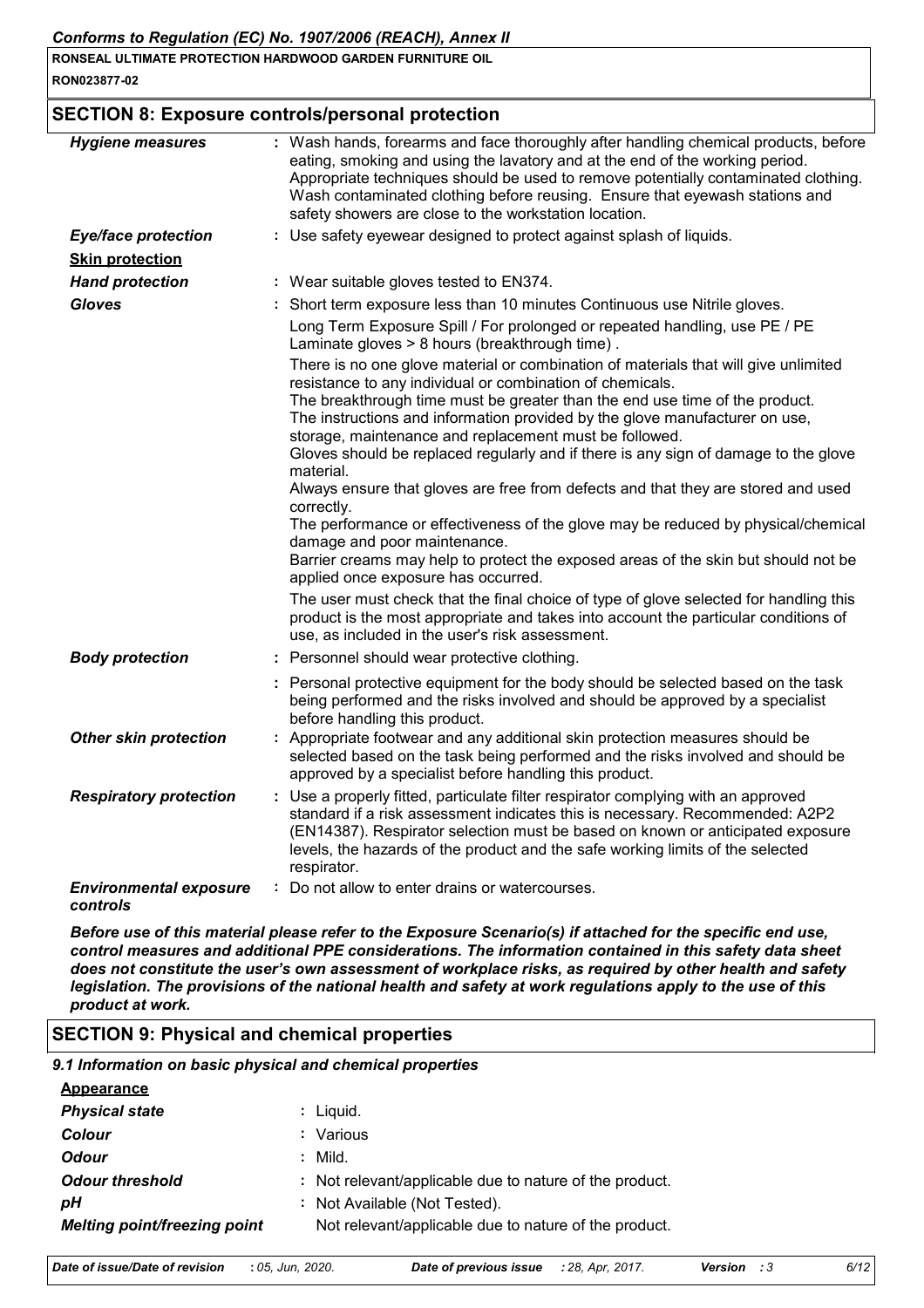# **SECTION 9: Physical and chemical properties**

| Initial boiling point and<br>boiling range                                                                                                                                                                                         | $: 100^{\circ}$ C                                                                                                                   |
|------------------------------------------------------------------------------------------------------------------------------------------------------------------------------------------------------------------------------------|-------------------------------------------------------------------------------------------------------------------------------------|
| <b>Flash point</b>                                                                                                                                                                                                                 | Closed cup: $>93.3^{\circ}$ C                                                                                                       |
| <b>Evaporation rate</b>                                                                                                                                                                                                            | Slower than Ether Phase                                                                                                             |
| <b>Flammability (solid, gas)</b>                                                                                                                                                                                                   | Not relevant/applicable due to nature of the product.                                                                               |
| <b>Upper/lower flammability or</b><br>explosive limits                                                                                                                                                                             |                                                                                                                                     |
| Vapour pressure                                                                                                                                                                                                                    | : 2.3 kPa [at $20^{\circ}$ C]                                                                                                       |
| <b>Vapour density</b>                                                                                                                                                                                                              | : Not relevant/applicable due to nature of the product.                                                                             |
| <b>Relative density</b>                                                                                                                                                                                                            | 1.010344958                                                                                                                         |
| Solubility(ies)                                                                                                                                                                                                                    | Not relevant/applicable due to nature of the product.                                                                               |
| <b>Solubility in water</b>                                                                                                                                                                                                         | Not relevant/applicable due to nature of the product.                                                                               |
| Partition coefficient: n-octanol/<br>water                                                                                                                                                                                         | Not relevant/applicable due to nature of the product.                                                                               |
| <b>Auto-ignition temperature</b>                                                                                                                                                                                                   | : Not Available (Not Tested).                                                                                                       |
| <b>Decomposition temperature</b>                                                                                                                                                                                                   | Not relevant/applicable due to nature of the product.                                                                               |
| <b>Viscosity</b>                                                                                                                                                                                                                   | : Kinematic (40°C): >0.205 cm <sup>2</sup> /s                                                                                       |
|                                                                                                                                                                                                                                    |                                                                                                                                     |
| <b>Explosive properties</b>                                                                                                                                                                                                        | Under normal conditions of storage and use, hazardous reactions will not occur.                                                     |
| <b>Oxidising properties</b>                                                                                                                                                                                                        | Under normal conditions of storage and use, hazardous reactions will not occur.                                                     |
|                                                                                                                                                                                                                                    |                                                                                                                                     |
| <b>Aerosol product</b>                                                                                                                                                                                                             |                                                                                                                                     |
| <b>Heat of combustion</b>                                                                                                                                                                                                          | : $0.421$ kJ/g                                                                                                                      |
|                                                                                                                                                                                                                                    |                                                                                                                                     |
|                                                                                                                                                                                                                                    | : No specific test data related to reactivity available for this product or its ingredients.                                        |
|                                                                                                                                                                                                                                    | : Stable under recommended storage and handling conditions (see Section 7).                                                         |
|                                                                                                                                                                                                                                    | : Under normal conditions of storage and use, hazardous reactions will not occur.                                                   |
|                                                                                                                                                                                                                                    | : When exposed to high temperatures may produce hazardous decomposition<br>products.                                                |
| 9.2 Other information<br><b>SECTION 10: Stability and reactivity</b><br>10.1 Reactivity<br><b>10.2 Chemical stability</b><br>10.3 Possibility of<br>hazardous reactions<br>10.4 Conditions to avoid<br>10.5 Incompatible materials | : Keep away from the following materials to prevent strong exothermic reactions:<br>oxidising agents, strong alkalis, strong acids. |

*Refer to Section 7: HANDLING AND STORAGE and Section 8: EXPOSURE CONTROLS/PERSONAL PROTECTION for additional handling information and protection of employees.*

## **SECTION 11: Toxicological information**

*11.1 Information on toxicological effects*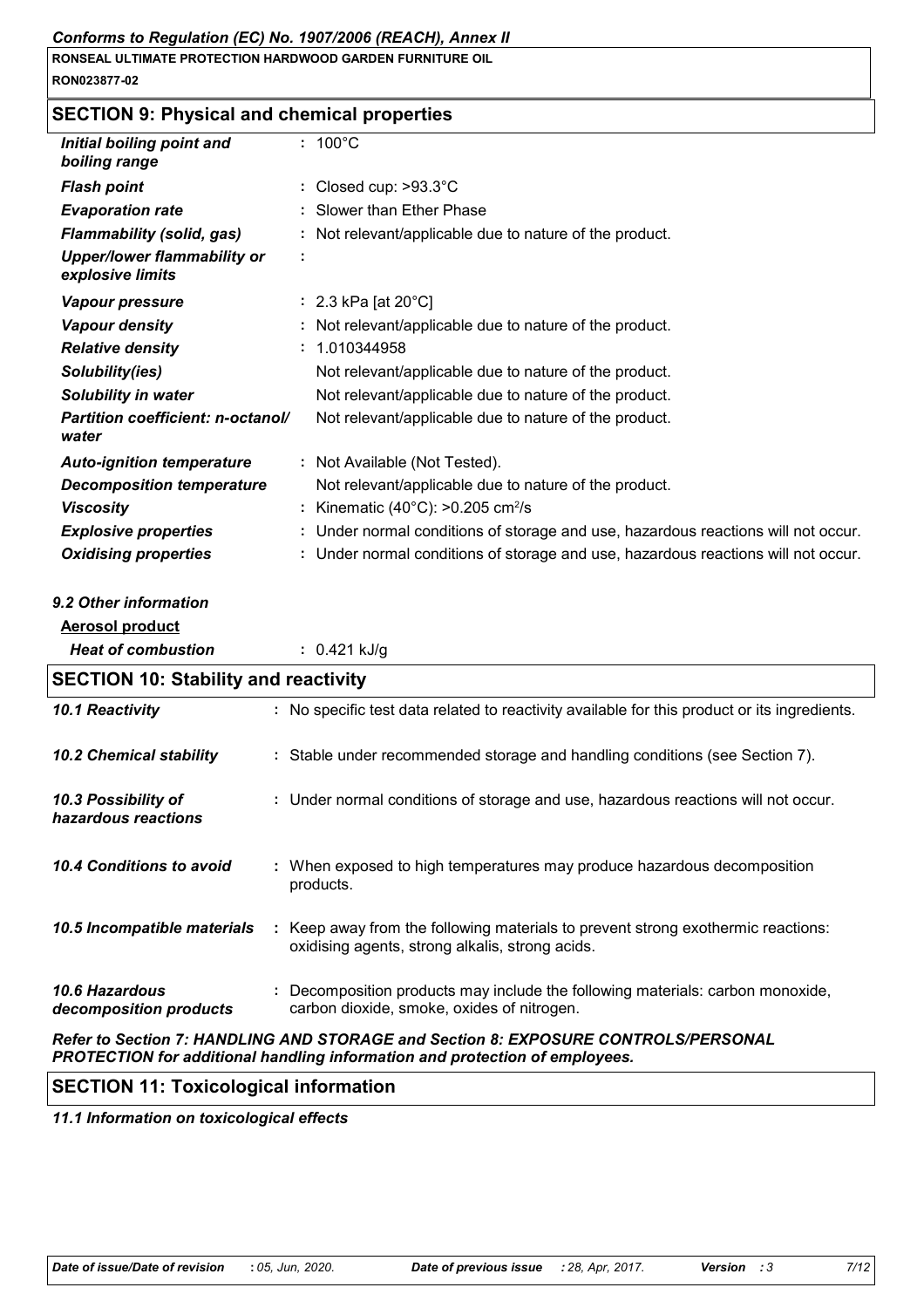## *Conforms to Regulation (EC) No. 1907/2006 (REACH), Annex II*

**RONSEAL ULTIMATE PROTECTION HARDWOOD GARDEN FURNITURE OIL**

#### **RON023877-02**

# **SECTION 11: Toxicological information**

There are no data available on the mixture itself. The mixture has been assessed following the conventional method of the CLP Regulation (EC) No 1272/2008 and is classified for toxicological properties accordingly. See Sections 2 and 3 for details.

Exposure to component solvent vapour concentrations in excess of the stated occupational exposure limit may result in adverse health effects such as mucous membrane and respiratory system irritation and adverse effects on the kidneys, liver and central nervous system. Symptoms and signs include headache, dizziness, fatigue, muscular weakness, drowsiness and, in extreme cases, loss of consciousness.

Solvents may cause some of the above effects by absorption through the skin. Repeated or prolonged contact with the mixture may cause removal of natural fat from the skin, resulting in non-allergic contact dermatitis and absorption through the skin.

If splashed in the eyes, the liquid may cause irritation and reversible damage.

This takes into account, where known, delayed and immediate effects and also chronic effects of components from short-term and long-term exposure by oral, inhalation and dermal routes of exposure and eye contact.

Contains 1,2-benzisothiazol-3(2H)-one, reaction mass of 5-chloro-2-methyl-2H-isothiazol-3-one and 2-methyl-2Hisothiazol-3-one (3:1). May produce an allergic reaction.

## **Acute toxicity**

| <b>Product/ingredient name</b>                                                                                                                                                | <b>Result</b>          | <b>Species</b> | <b>Dose</b>            | <b>Exposure</b> |
|-------------------------------------------------------------------------------------------------------------------------------------------------------------------------------|------------------------|----------------|------------------------|-----------------|
| 1,2-Benzisothiazolone<br>reaction mass of: 5-chloro-<br>2-methyl-4-isothiazolin-<br>3-one [EC no. 247-500-7]<br>and 2-methyl-2H-isothiazol-<br>  3-one [EC no. 220-239-6] (3: | LD50 Oral<br>LD50 Oral | Rat<br>Rat     | 1020 mg/kg<br>53 mg/kg |                 |

## **Acute toxicity estimates**

No data available

## **Irritation/Corrosion**

| <b>Product/ingredient name</b>                                                                                                                                              | Result                                         | <b>Species</b> | <b>Score</b> | <b>Exposure</b>              | <b>Observation</b> |
|-----------------------------------------------------------------------------------------------------------------------------------------------------------------------------|------------------------------------------------|----------------|--------------|------------------------------|--------------------|
| 1,2-Benzisothiazolone<br>reaction mass of: 5-chloro-<br>2-methyl-4-isothiazolin-<br>3-one [EC no. 247-500-7]<br>and 2-methyl-2H-isothiazol-<br>3-one [EC no. 220-239-6] (3: | Skin - Mild irritant<br>Skin - Severe irritant | Human<br>Human |              | 48 hours $5\%$   -<br>10.01% |                    |

## *Conclusion/Summary* **:** Not available.

## **Sensitisation**

*Conclusion/Summary* **:** Not available.

## **Mutagenicity**

No data available

## **Carcinogenicity**

No data available

## **Reproductive toxicity**

No data available

## **Teratogenicity**

No data available

## **Specific target organ toxicity (single exposure)**

No data available

## **Specific target organ toxicity (repeated exposure)**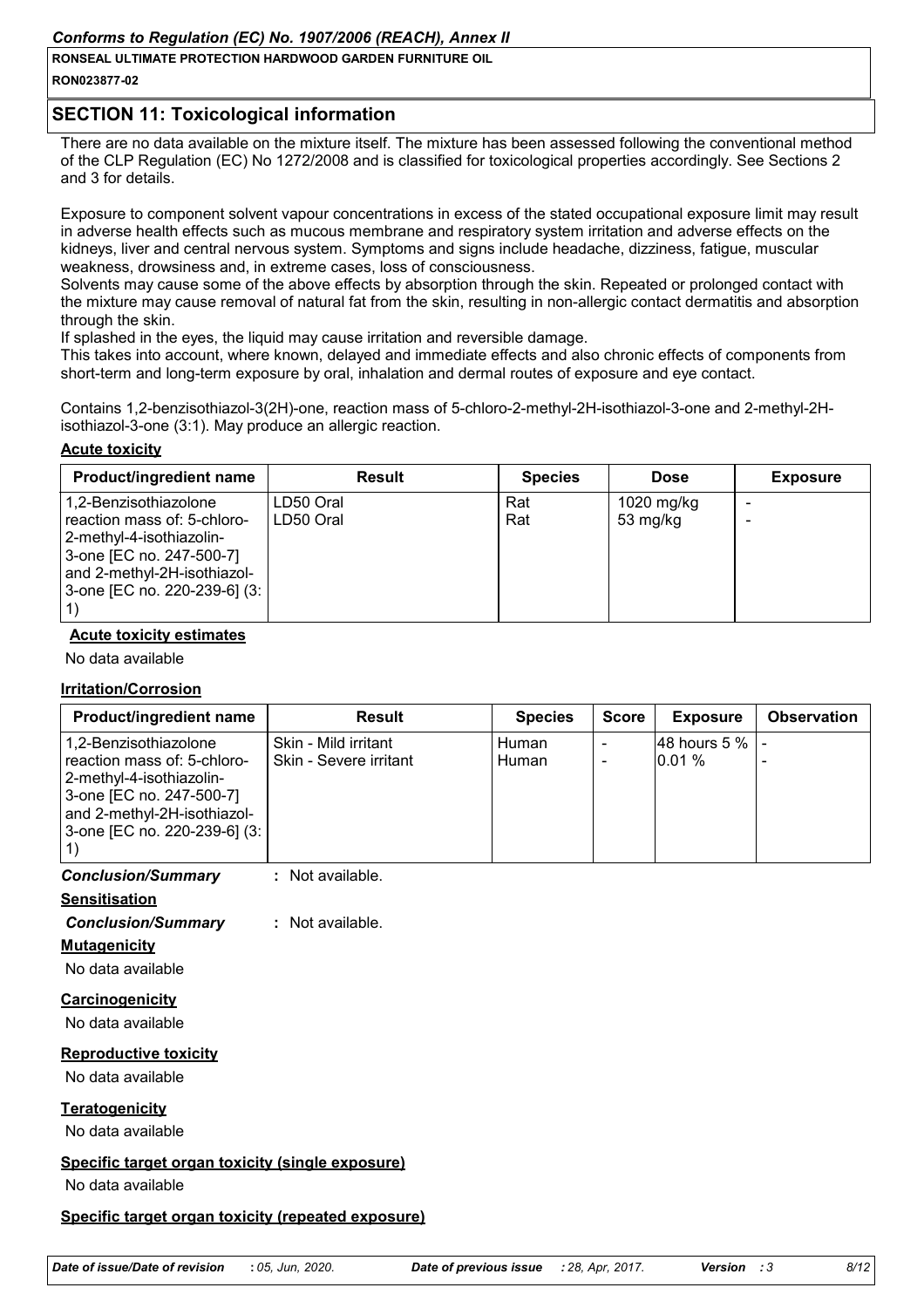## **SECTION 11: Toxicological information**

No data available

#### **Aspiration hazard**

No data available

*Other information* **:** Not available.

## **SECTION 12: Ecological information**

#### *12.1 Toxicity*

There are no data available on the mixture itself. Do not allow to enter drains or watercourses.

Procedure used to derive the classification according to Regulation (EC) No. 1272/2008 [CLP/GHS]. See Sections 2 and 3 for details.

| <b>Product/ingredient name</b> | <b>Result</b>                        | <b>Species</b>                    | Exposure  |
|--------------------------------|--------------------------------------|-----------------------------------|-----------|
| 1,2-Benzisothiazolone          | Acute EC50 97 ppb Fresh water        | Daphnia - Daphnia magna           | 148 hours |
|                                | Acute LC50 10 to 20 mg/l Fresh water | Crustaceans - Ceriodaphnia        | 148 hours |
|                                |                                      | dubia                             |           |
|                                | Acute LC50 167 ppb Fresh water       | <b>Fish - Oncorhynchus mykiss</b> | 196 hours |

#### *12.2 Persistence and degradability*

*Conclusion/Summary* **:** Not available.

#### *12.3 Bioaccumulative potential*

No data available

| 12.4 Mobility in soil                            |                  |
|--------------------------------------------------|------------------|
| <b>Soil/water partition</b><br>coefficient (Koc) | : Not available. |
| <b>Mobility</b>                                  | : Not available. |

#### *12.5 Results of PBT and vPvB assessment*

| PBT         | : Not applicable. |
|-------------|-------------------|
| <b>vPvB</b> | : Not applicable. |

| 12.6 Other adverse effects | : No known significant effects or critical hazards.               |  |
|----------------------------|-------------------------------------------------------------------|--|
|                            | Avoid disporsal of spilt material and rupoff and contact with set |  |

**:** Avoid dispersal of spilt material and runoff and contact with soil, waterways, drains and sewers.

## **SECTION 13: Disposal considerations**

#### *13.1 Waste treatment methods*

| <b>Product</b>                    |                                                                                                                                                                                                                                                                                                                                                                                                                                                                                                                                                      |
|-----------------------------------|------------------------------------------------------------------------------------------------------------------------------------------------------------------------------------------------------------------------------------------------------------------------------------------------------------------------------------------------------------------------------------------------------------------------------------------------------------------------------------------------------------------------------------------------------|
| <b>Methods of disposal</b>        | : The generation of waste should be avoided or minimised wherever possible.<br>Disposal of this product, solutions and any by-products should at all times comply<br>with the requirements of environmental protection and waste disposal legislation<br>and any regional local authority requirements. Dispose of surplus and non-<br>recyclable products via a licensed waste disposal contractor. Waste should not be<br>disposed of untreated to the sewer unless fully compliant with the requirements of<br>all authorities with jurisdiction. |
| Hazardous waste                   | $:$ No.                                                                                                                                                                                                                                                                                                                                                                                                                                                                                                                                              |
| European waste<br>catalogue (EWC) | : 080112<br>waste paint and varnish other than those mentioned in 08 01 11                                                                                                                                                                                                                                                                                                                                                                                                                                                                           |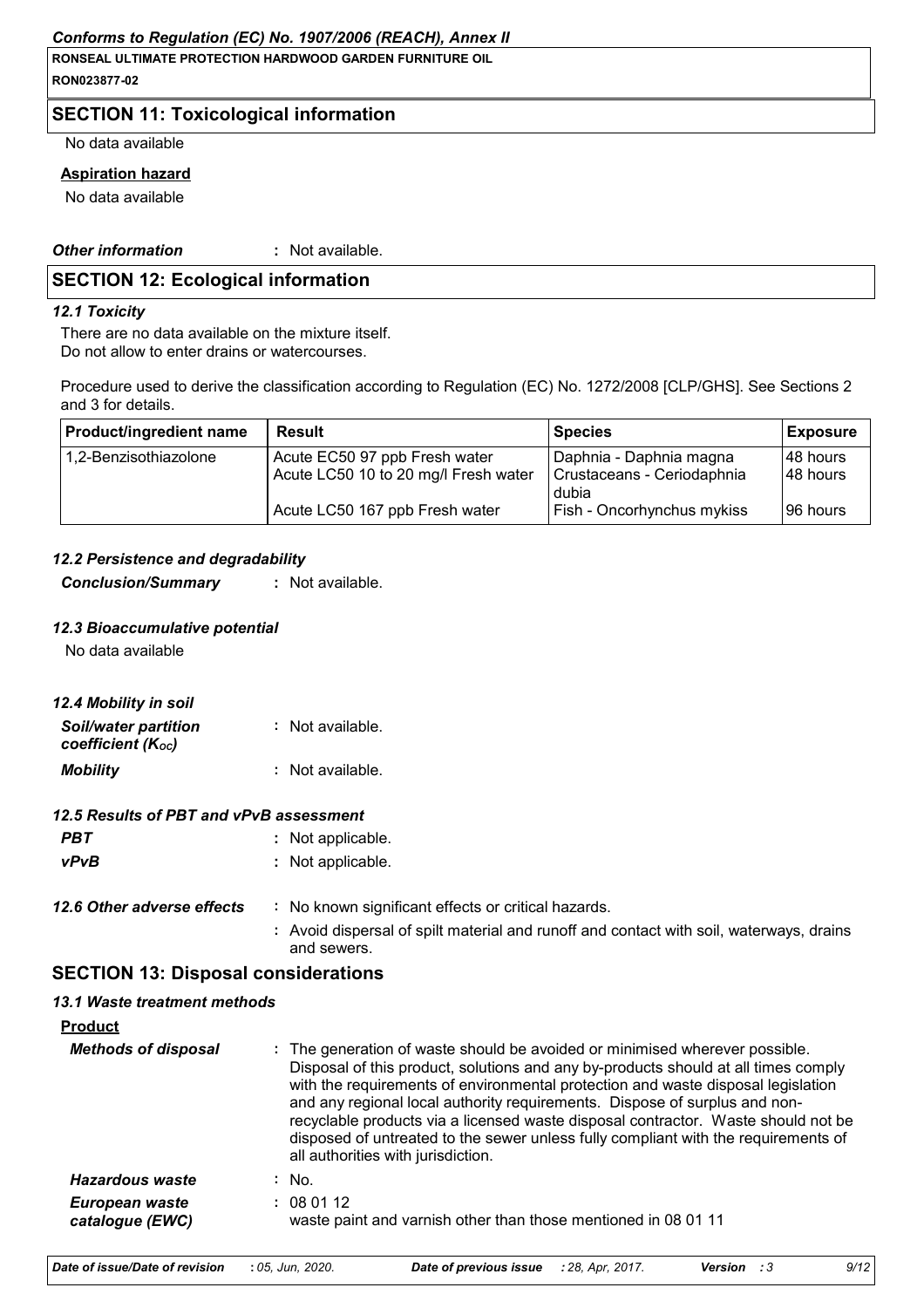| RON023877-02                      | Comorms to Requiation (EC) No. 1907/2000 (REACH), Annex II<br>RONSEAL ULTIMATE PROTECTION HARDWOOD GARDEN FURNITURE OIL                                                                                                                                                                                                                          |
|-----------------------------------|--------------------------------------------------------------------------------------------------------------------------------------------------------------------------------------------------------------------------------------------------------------------------------------------------------------------------------------------------|
| <b>Disposal considerations</b>    | Do not allow to enter drains or watercourses.<br>Dispose of according to all federal, state and local applicable regulations.<br>If this product is mixed with other wastes, the original waste product code may no<br>longer apply and the appropriate code should be assigned.<br>For further information, contact your local waste authority. |
| Packaging                         |                                                                                                                                                                                                                                                                                                                                                  |
| <b>Methods of disposal</b>        | : The generation of waste should be avoided or minimised wherever possible. Waste<br>packaging should be recycled. Incineration or landfill should only be considered<br>when recycling is not feasible.                                                                                                                                         |
| <b>Disposal considerations</b>    | : Using information provided in this safety data sheet, advice should be obtained from<br>the relevant waste authority on the classification of empty containers. Empty<br>containers must be scrapped or reconditioned. Dispose of containers contaminated<br>by the product in accordance with local or national legal provisions.             |
| European waste<br>catalogue (EWC) | : Recycling possible. Ensure packaging is completely empty before recycling.<br>Dispose of uncured residues in the same way as the product itself. Plastic articles<br>15 01 02 - metallic packaging 15 01 04 - mixed packaging 15 01 06.                                                                                                        |
| <b>Special precautions</b>        | : This material and its container must be disposed of in a safe way. Empty containers<br>or liners may retain some product residues. Avoid dispersal of spilt material and<br>runoff and contact with soil, waterways, drains and sewers.                                                                                                        |

## **SECTION 14: Transport information**

|                                                 | <b>ADR/RID</b>           | <b>IMDG</b>              | <b>IATA</b>    |
|-------------------------------------------------|--------------------------|--------------------------|----------------|
| 14.1 UN number                                  | Not regulated.           | Not regulated.           | Not regulated. |
| 14.2 UN proper<br>shipping name                 | $\overline{\phantom{a}}$ | $\overline{\phantom{0}}$ |                |
| 14.3 Transport<br>Hazard Class(es)/<br>Label(s) |                          | -                        |                |
| 14.4 Packing<br>group                           |                          | $\overline{\phantom{a}}$ |                |
| 14.5<br><b>Environmental</b><br>hazards         | No.                      | No.                      | No.            |
| <b>Additional</b><br>information                |                          | $\overline{\phantom{a}}$ |                |

*This mixture is not classified as dangerous according to international transport regulations (ADR/RID, IMDG, ICAO/IATA).*

14.6 Special precautions for : Transport within user's premises: always transport in closed containers that are *user* upright and secure. Ensure that persons transporting the product know what to do in the event of an accident or spillage.

*14.7 Transport in bulk according to Annex II of Marpol and the IBC Code* **:** Not applicable.

*Multi-modal shipping descriptions are provided for informational purposes and do not consider container sizes. The presence of a shipping description for a particular mode of transport (sea, air, etc.), does not indicate that the product is packaged suitably for that mode of transport. All packaging must be reviewed for suitability prior to shipment, and compliance with the applicable regulations is the sole responsibility of the person offering the product for transport. People loading and unloading dangerous goods must be trained on all of the risks deriving from the substances and on all actions in case of emergency situations.*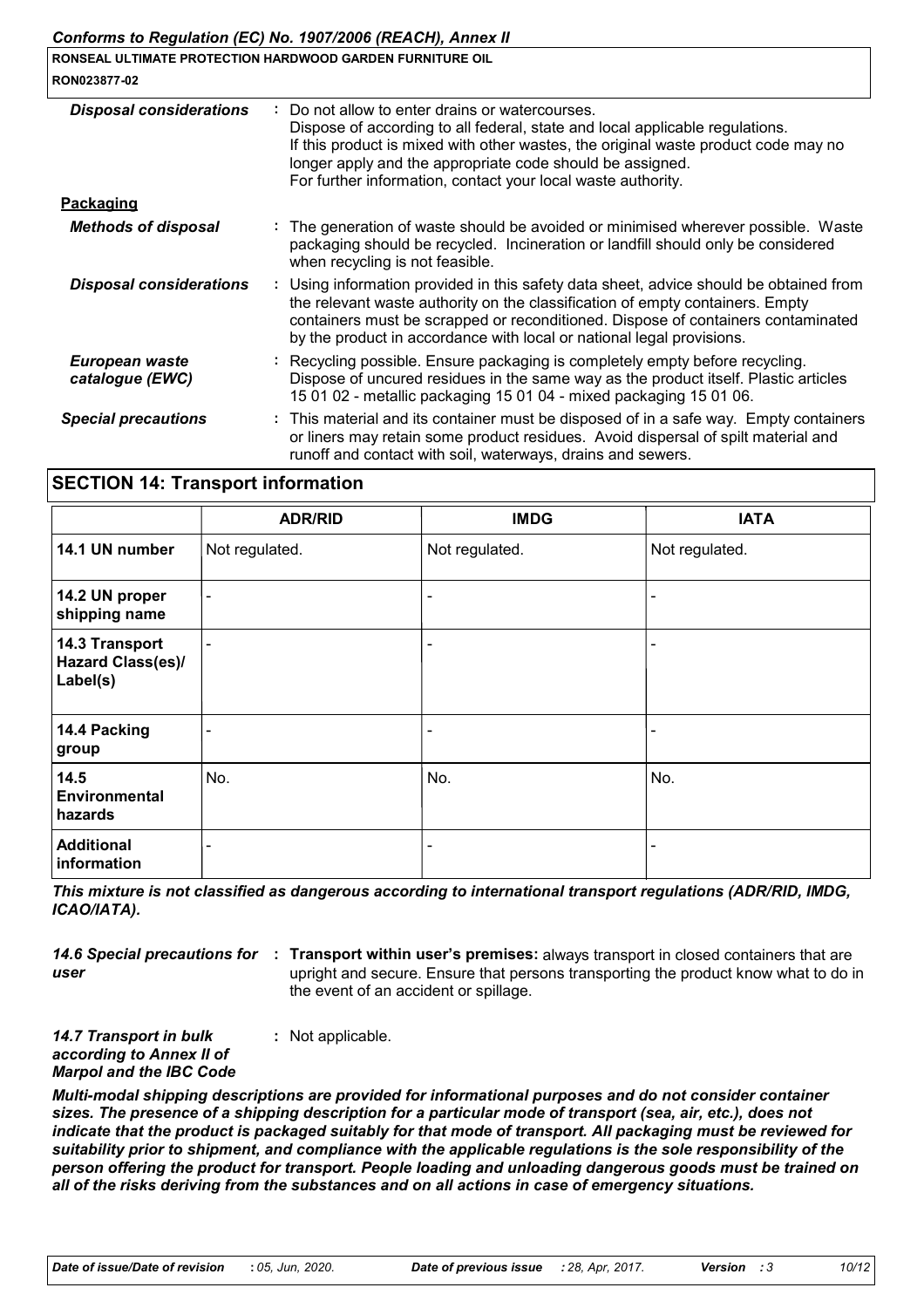# **SECTION 15: Regulatory information**

## *15.1 Safety, health and environmental regulations/legislation specific for the substance or mixture*

## **EU Regulation (EC) No. 1907/2006 (REACH)**

Annex XVII - Restrictions : Not applicable. *on the manufacture, placing on the market and use of certain dangerous substances, mixtures and articles*

## **Other EU regulations**

## **Seveso Directive**

This product is not controlled under the Seveso Directive.

| <b>15.2 Chemical safety</b> | : No Chemical Safety Assessment has been carried out. |
|-----------------------------|-------------------------------------------------------|
|-----------------------------|-------------------------------------------------------|

## *assessment*

## **SECTION 16: Other information**

 $\nabla$  Indicates information that has changed from previously issued version.

| <b>Abbreviations and</b><br>acronyms              | $:$ ATE = Acute Toxicity Estimate<br>CLP = Classification, Labelling and Packaging Regulation [Regulation (EC) No.<br>1272/2008]<br>DMEL = Derived Minimal Effect Level<br>DNEL = Derived No Effect Level<br>EUH statement = CLP-specific Hazard statement<br>PBT = Persistent, Bioaccumulative and Toxic<br><b>PNEC = Predicted No Effect Concentration</b><br><b>RRN = REACH Registration Number</b><br>vPvB = Very Persistent and Very Bioaccumulative                                                                                                                                                                                                                                              |
|---------------------------------------------------|--------------------------------------------------------------------------------------------------------------------------------------------------------------------------------------------------------------------------------------------------------------------------------------------------------------------------------------------------------------------------------------------------------------------------------------------------------------------------------------------------------------------------------------------------------------------------------------------------------------------------------------------------------------------------------------------------------|
| Key literature references<br>and sources for data | : Regulation (EC) No. 1272/2008 [CLP]<br>ADR = The European Agreement concerning the International Carriage of<br>Dangerous Goods by Road<br>DPD = Dangerous Preparations Directive [1999/45/EC]<br>DSD = Dangerous Substances Directive [67/548/EEC]<br>IATA = International Air Transport Association<br><b>IMDG = International Maritime Dangerous Goods</b><br>Conforms to Regulation (EC) No. 1907/2006 (REACH), Annex II, as amended by<br>Commission Regulation (EU) 2015/830<br>Directive 2012/18/EU, and relative amendments & additions<br>Directive 2008/98/EC, and relative amendments & additions<br>Directive 2009/161/EU, and relative amendments & additions<br><b>CEPE Guidelines</b> |

## **Procedure used to derive the classification according to Regulation (EC) No. 1272/2008 [CLP/GHS]**

|                                                        | <b>Classification</b>                                                                                                                               | <b>Justification</b>                                                                                                                                                                                                                                                                                                                                                                      |
|--------------------------------------------------------|-----------------------------------------------------------------------------------------------------------------------------------------------------|-------------------------------------------------------------------------------------------------------------------------------------------------------------------------------------------------------------------------------------------------------------------------------------------------------------------------------------------------------------------------------------------|
| Not classified.                                        |                                                                                                                                                     |                                                                                                                                                                                                                                                                                                                                                                                           |
| <b>Full text of abbreviated H</b><br><b>statements</b> | : H301<br>H <sub>302</sub><br>H <sub>310</sub><br>H <sub>3</sub> 14<br>H <sub>315</sub><br>H317<br>H318<br>H <sub>330</sub><br>H400<br>H410<br>H411 | Toxic if swallowed.<br>Harmful if swallowed.<br>Fatal in contact with skin.<br>Causes severe skin burns and eye damage.<br>Causes skin irritation.<br>May cause an allergic skin reaction.<br>Causes serious eye damage.<br>Fatal if inhaled.<br>Very toxic to aquatic life.<br>Very toxic to aquatic life with long lasting effects.<br>Toxic to aquatic life with long lasting effects. |